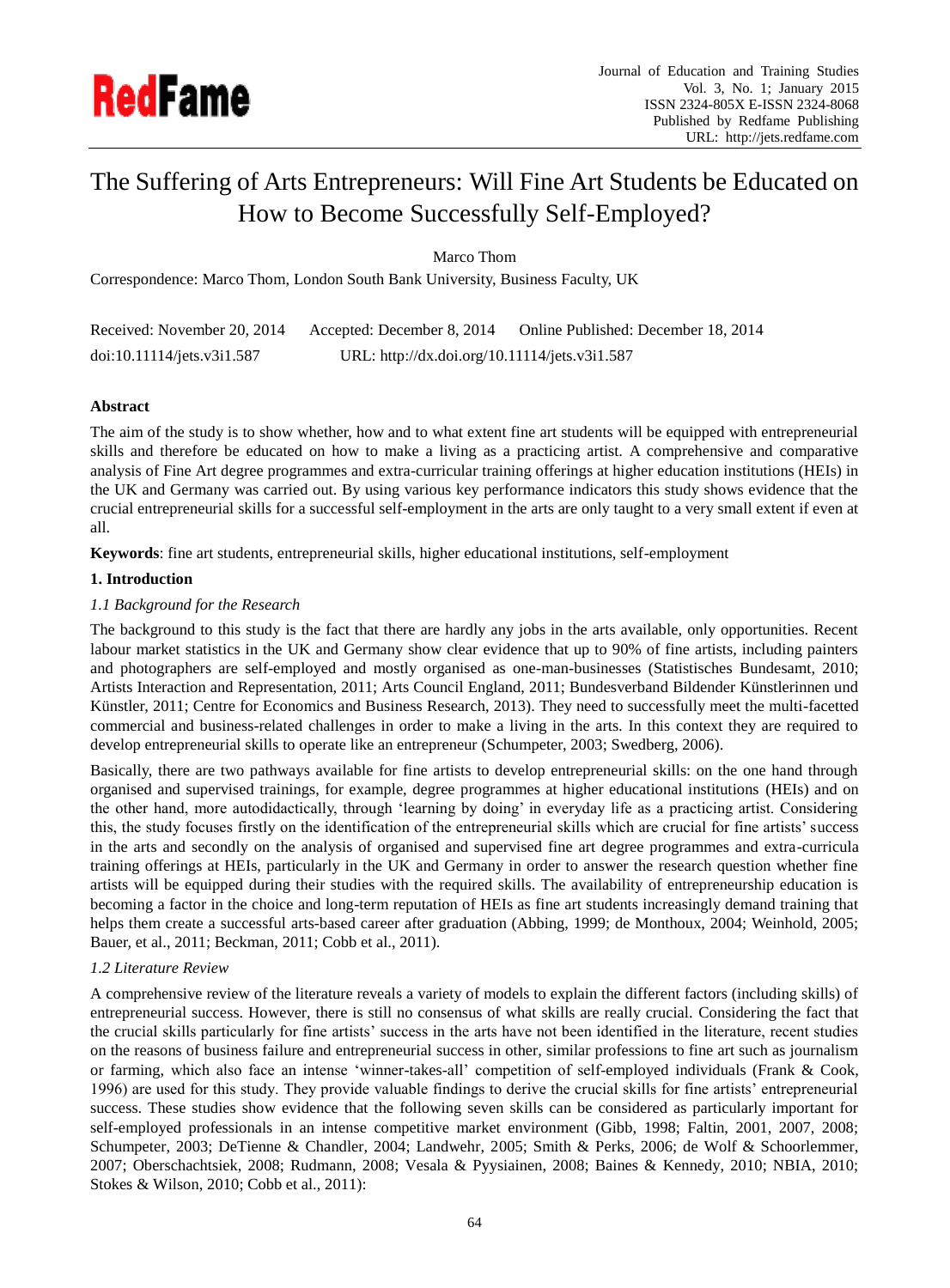- 1) idea development skills,
- 2) opportunity recognition and realization skills,
- 3) networking skills,
- 4) leadership skills,
- 5) strategic thinking (planning) skills,
- 6) sales (marketing and promotion) skills, and
- 7) finance (cash management and funding) skills.

According to de Wolf & Schoorlemmer (2007), only the first five skills have explicitly and primarily to do with the creating of a successful and profit making business and are considered as pure entrepreneurial skills, while the last two skills of sales/marketing and finance/funding are particularly considered as the most important business management skills, enabling the successful running of the business. In addition, the first five skills are much more complex and of higher quality because they include other skills in contrast to professional, employability, or business management skills (Vesala & Pyysiainen, 2008). For example, the networking set of skills encompasses the sub-skills of communication, collaboration/team building, strategic thinking, leadership, and opportunity skills. In addition, the skill sets of networking, idea, and strategic thinking are required to serve the purpose of recognising and realising business opportunities. In contrast, the supporting communication skills are "only" related to the ability to communicate in an appropriate oral, written, and physical manner. As a result of these findings, the new model of *'five plus 2'* sets of crucial skills for the entrepreneurial success of self-employed fine artists in the arts will be defined and reasonably used in the context of this study.

# **2. Research Design and Methodology**

A cross-sectional study was conducted from 15th of January to the 30th of June 2013, including course and module handbooks and other detailed programme specifications for fine art degree programmes in the academic year 2013/14. The analysis reveals the actual situation in the entrepreneurial education of fine art students in the UK and Germany.

In order to gain a deeper understanding of the current educational situation at HEIs in both countries an exploratory and inductive research approach with a survey strategy is taken. This approach is needed because there are hardly any empirical findings in the UK and Germany to explain whether, how and to what extent fine art undergraduates (or undergraduates of other non-business subjects) will be equipped with entrepreneurial skills and therefore be educated on how to make a living in the arts as self-employed fine artists. The study's findings will therefore contribute to the academic literature in this still unrevealed but highly likely growing field of cultural entrepreneurship research.

## *2.1 Research Methods*

In order to build up the required database for this comparative study a comprehensive Internet research in combination with various research methods is pursued. The variance of research methods arises firstly as the result of strongly varying opportunities to get access to the course information and secondly for the sake of triangulating the findings. In particular, the review of literature and secondary data, the Internet research, and written enquiries are used as research methods.

## *2.2 Analysis Criteria*

1

The analysis includes the qualitative and quantitative evaluation of educational offerings of entrepreneurial skills for fine art students. The main focus of this study is, however, on the investigation of the regular fine art curricula for undergraduates at the university level at HEIs. The needed course information comprises detailed course structures and programme characteristics. Additionally, in order to illustrate a much broader overview of the educational situation of fine art students post-graduate programmes (Master programmes), existent entrepreneurial and business-related in-house extra-curricular offerings have also been taken into consideration.

In this context, the analysis includes three main steps:

(1) The *identification* of relevant HEIs that offered fine art degree programmes for undergraduates at university level in the UK and Germany in the academic year 2013/14. Fine art degree programmes encompass, in the context of this study, the single subjects fine art, photography and painting. The entire set of identified accredited HEIs encompasses 134 universities as well as higher education colleges in the UK ( $N_{UK}=134$ ) and 34 universities and Kunsthochschulen<sup>1</sup> in

<sup>&</sup>lt;sup>1</sup> In Germany universities and *Kunsthochschulen* offer higher education in Fine Art. Their services are quite similar. However, Kunsthochschulen are focused more on practical experiences than on research.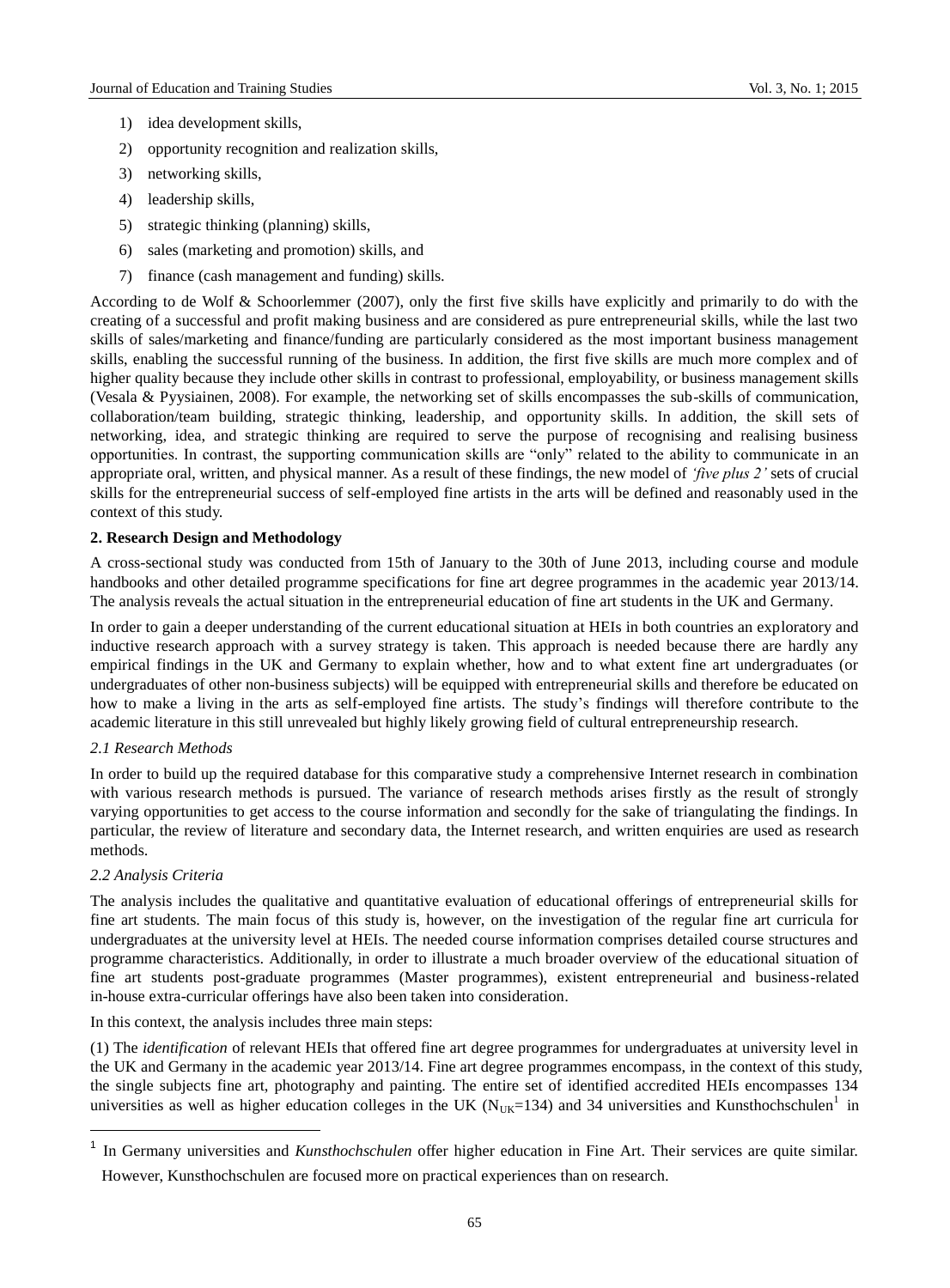Germany ( $N_{Ger}=34$ ). However, not all of these institutions provided the required data or replied to written enquiries. Therefore, the sample size is 87 HEIs, which is in total smaller but nevertheless significant for this study, as illustrated in Figure 1. Seventy-five institutions in the UK ( $n_{\text{UKE}}$ =75) and 12 in Germany ( $n_{\text{Ger}}$ =12) published the needed data in their course brochures, programme specifications and in their detailed module handbooks or in their answers to written enquiries. The sample is not representative, however, statements on educational trends are possible to make.



Figure 1. Structure of the Samples, Fine Art Degrees at University Level at HEIs in the UK and Germany, Academic Year 2013/14.

# *Source: Author*

(2) The *analysis* of regular fine art undergraduate curricula, post-graduate programmes, and entrepreneurial and business-related extra-curricular courses, offered by the HEIs. Overall, 87 degree programmes for undergraduates, 56 post-graduates programmes, and 45 extra-curricular in-house courses and seminars are reviewed and analysed.

In this context the course data will be converted into measureable educational key performance indicators (KPIs), which are based either on ECTS credit points or workload measured in working hours per average student and illustrated in Table 1. By completing a course, seminar or module a student is awarded with national or standardised European ECTS credit points. Typically, one year of study corresponds to 60 ECTS or 120 UK credit points. Therefore, a three-year Bachelors programme usually has 180 ECTS or 360 UK credit points and a five-year Diploma programme at German HEIs has 300 ECTS credit points. Due to the standardization of the workload in Europe, ECTS credit points are used as a valuation principle for measuring and illustrating the proportions of 'five plus 2' entrepreneurial skills to the total workload of provided fine art courses and programmes within and across both countries. Every ECTS credit point stands hereby for a certain amount of work load, measured in time. In practice one ECTS credit point is equal to 20 hours of student work in the UK (QAA, 2008; Hörig, 2010; Tuning, 2014) and 30 working hours in Germany (Hörig, 2010; Bachelor.de, 2014; Studieninformation Baden-Württemberg, 2014). Because of these inter-country differences in measuring workload in time per one ECTS credit point, the estimated working hours to develop entrepreneurial skills are particularly used as a valuation principle for comparative purposes of the students' average learning effort between both countries.

The use of KPIs enables the creation of a more transparent structure of complex data that, in turn, simplifies the assessment and enhances the comparison of findings among peer HEIs within and across both countries.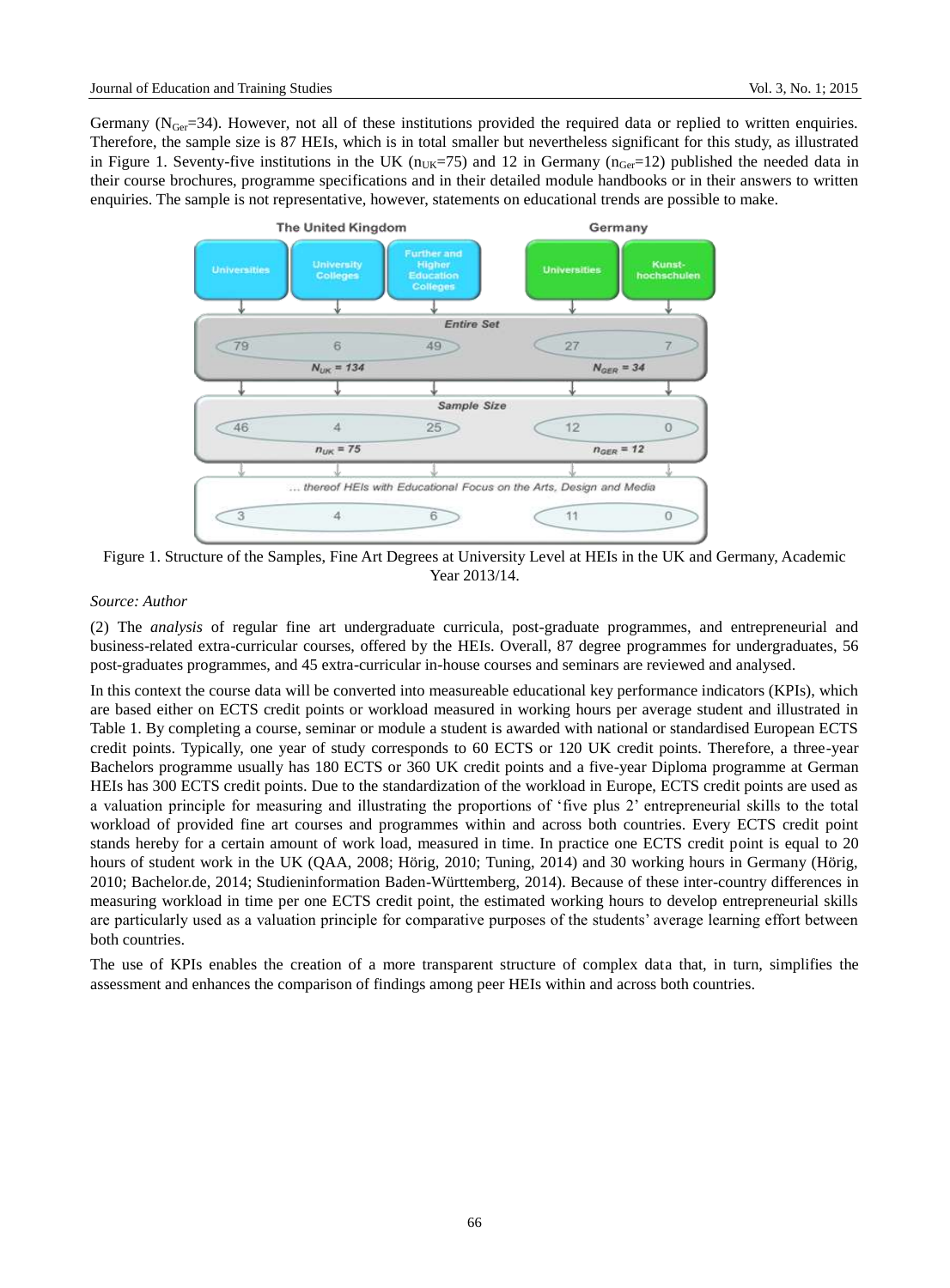## Table 1. Sub-Questions and Derived Key Performance Indicators (KPIs)

| <b>Sub-Ouestions</b>                                                                                                                                                         | <b>Derived KPIs</b>                                                                                                                                                             |  |
|------------------------------------------------------------------------------------------------------------------------------------------------------------------------------|---------------------------------------------------------------------------------------------------------------------------------------------------------------------------------|--|
| To what extent were "five plus 2" entrepreneurial skills<br>taught in the regular fine art curriculum of undergraduates?                                                     | <b>KPI</b> "Entrepreneurial Fitness"<br>ratio: workload "five plus 2" entrepreneurial skills to total workload of fine art<br>curriculum (in working hours)                     |  |
| To what extent were employability skills taught in the<br>regular fine art curriculum of undergraduates?                                                                     | <b>KPI</b> "Employability"<br>ratio: workload employability skills to total workload of fine art curriculum (in working<br>hours)                                               |  |
| To what extent were for fine art students accessible <i>extra</i> -<br>curricular in-house courses with focus on<br>entrepreneurship and business management offered?        | KPI "Extra-Entrepreneurship"<br>number of internal entrepreneurial and business-related extra-curricular courses per<br>academic year that are accessible for fine art students |  |
| Were study visits or work placements <i>compulsory part</i> in<br>the regular fine art curriculum of undergraduates?                                                         | KPI "Compulsory Work Experience"<br>ratio: workload of compulsory work placements to the total workload of fine art<br>curriculum (in weeks)                                    |  |
| Were practicing and self-employed fine artists integrated<br>as guest lecturers into the regular curriculum of<br>undergraduates?                                            | <b>KPI "Guest Lecturers"</b><br>number of guest lectures in academic year 2013/14                                                                                               |  |
| Were practicing and self-employed fine artists integrated <b>KPI</b> "Mentoring"<br>as individual mentors/coaches into the regular fine art<br>curriculum of undergraduates? | number of professional artists working as mentors with undergraduates in academic<br>year 2013/14                                                                               |  |

## *Source: Author*

(3) And finally, the *interpretation* of data and findings*.*

In order to reliably use the above mentioned KPIs it is necessary to distinguish the three different categories of skills that are taught in the regular fine art curricula: professional skills, transferable employability skills, and entrepreneurial skills. The last category comprises in this study the identified crucial 'five plus 2' skills, as illustrated in Figure 2.



Figure 2. Categories of Skills Taught in the Regular Fine Art Curricula at HEIs,

UK and Germany.

#### *Sources: Author, Fine Art Curricula*

#### **3. Findings and Interpretation**

*3.1 Key Performance Indicators: "Entrepreneurial Fitness" versus "Employability"*

Both KPIs show *to what extent* 'five plus 2' entrepreneurial and employability skills are taught in the regular fine art curricula of undergraduates in the academic year 2013/14.

The analysis shows interesting key findings, which are summarised as follows:

The average proportion of 'five plus 2' entrepreneurial skills in regular fine art curricula was 5% at HEIs in the UK and less than 2% at German institutions;

The average proportion of employability skills in regular fine art curricula was 43% at UK HEIs and 36% at HEIs in Germany.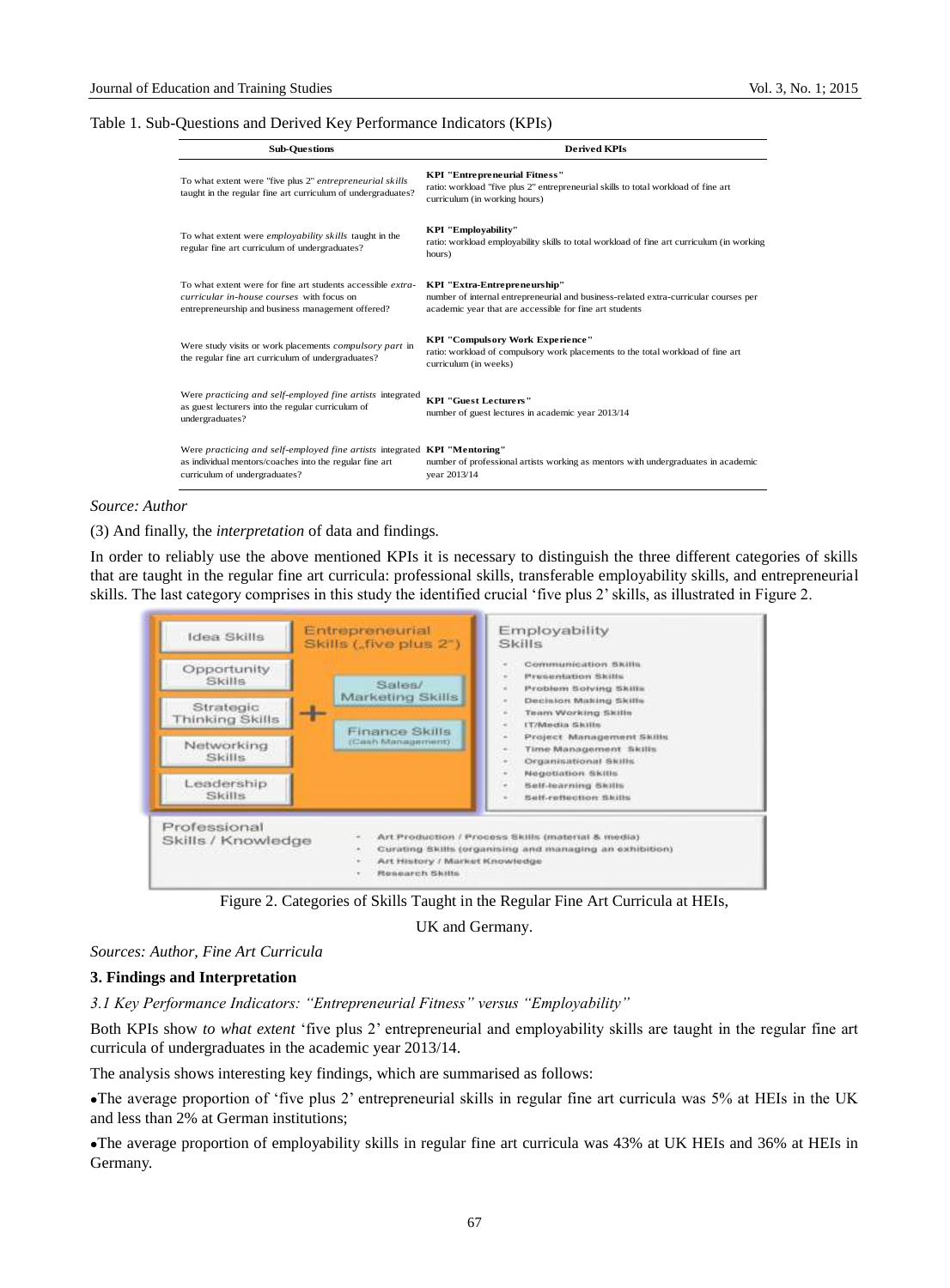Some crucial 'five plus 2' entrepreneurial skills, reasonably required for achieving entrepreneurial success and making a living as self-employed artist, were not taught at all.

Table 2. Results KPI "Entrepreneurial Fitness" and "Employability", Regular Fine Art Curricula, UK and Germany, Academic Year 2013/14.

|  |                                                                                                                       | UK     | Germany |
|--|-----------------------------------------------------------------------------------------------------------------------|--------|---------|
|  | (1) Number of HE Institutions (sample)                                                                                | 75     | 12      |
|  |                                                                                                                       |        |         |
|  | (2) KPI "Entrepreneurial Fitness"                                                                                     |        |         |
|  | (mean workload "five plus 2" entrepreneurial skills, in ECTS credits)                                                 | 9.04   | 3.5     |
|  | (mean workload "five plus 2" entrepreneurial skills, in working hours)                                                | 180.8  | 105     |
|  | thereof compulsory/optional                                                                                           | 9.04/0 | 3.5/0   |
|  | Mean KPI "Entrepreneurial Fitness" (in %)                                                                             |        |         |
|  | (weighted average: sum of individual ratios of "five plus 2"<br>entrepreneurial skills in relation to number of HEIs) | 5.23   | 1.74    |
|  | Min                                                                                                                   | 1.11   | 0.67    |
|  | Max                                                                                                                   | 12.5   | 3.33    |
|  | Median                                                                                                                | 4.44   | 1.61    |
|  | <b>Standard Deviation</b>                                                                                             | 2.57   | 0.96    |
|  | $(3)$ KPI "Employability"                                                                                             |        |         |
|  | Mean <b>KPI</b> " <b>Employability</b> " (in %)                                                                       |        |         |
|  | (weighted average: sum of individual ratios of                                                                        | 43.22  | 36.35   |
|  | employability skills in relation to number of HEIs)                                                                   |        |         |
|  | Min (compulsory and optional)                                                                                         | 25.00  | 14.59   |
|  | Max (compulsory and optional)                                                                                         | 69.44  | 48.33   |
|  | Median                                                                                                                | 40.42  | 35.02   |
|  | <b>Standard Deviation</b>                                                                                             | 11.52  | 9.10    |

*Source: Author, own calculation*

Alongside the development of professional, subject-specific skills the findings show clear evidence that developing the employability of graduates is also a primary aim of fine art students in both countries. Therefore, it is not surprising that the average proportion of the UK-KPI "Employability" to the total workload was, at 43%, more than eight times higher than the average figure of the KPI "Entrepreneurial Fitness" (Figure 3). In Germany, the gap between both KPIs was considerably larger, with less than 2% of the studies' total workload scheduled, on average, for teaching crucial entrepreneurial skills (Figure 4).



, five plus 2<sup>+</sup> Entrepreneurial Skills





Figure 4. Average Proportions of Skills, Regular Fine Art Curricula for Undergraduates, German Sample, Academic Year 2013/14.

*Sources: Author, own calculation*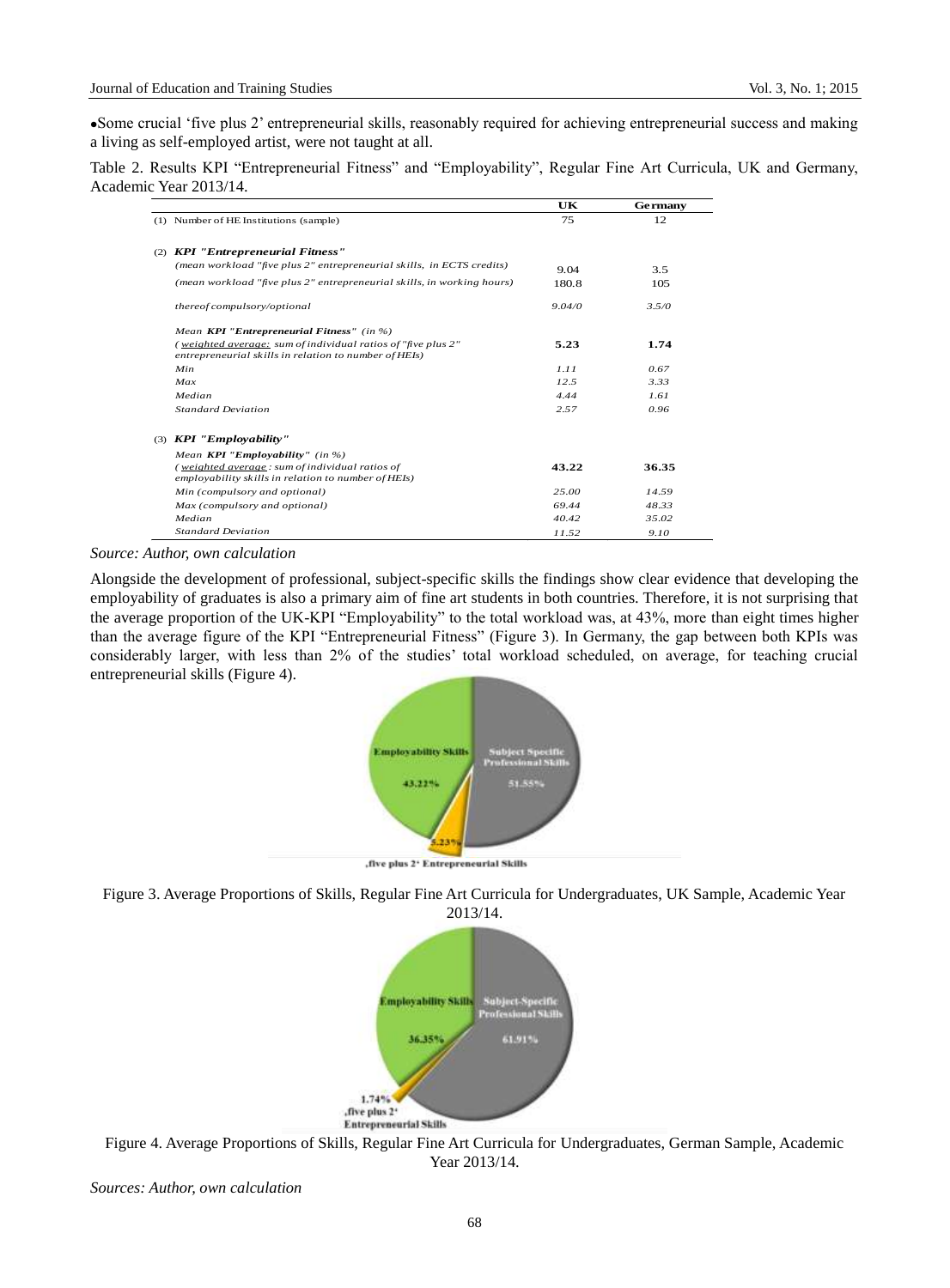The analysis of detailed module descriptions and answers to written enquiries basically show that entrepreneurial skills were taught in *compulsory* modules at all institutions in both samples. This finding can be considered positively in the context of this study. That means that fine art undergraduates were definitely educated in and equipped with some entrepreneurial skills during their studies in the academic year 2013/14, even if only to a minor extent.

Consequently, the question is: "Which of the crucial 'five plus 2' entrepreneurial skills were taught at HEIs in the UK and Germany?" In order to answer this sub-question, the entrepreneurial skills taught were listed and additionally ranked by the number of times each skill was named in the regular fine art curriculum of each HEI. The latter step underlines the entire relevance of these skills in fine art curricula in the UK and Germany. The results of this analysis are illustrated in Figures 5 and 6.



\* Maximum n<sub>ox</sub>=75 possible namings





Figure 6. Taught 'Five Plus 2' Entrepreneurial Skills in Regular Fine Art Curricula of Undergraduates, German Sample, Academic Year 2013/14.

# *Sources: Author, own calculation*

The findings show that only three of the crucial 'five plus 2' entrepreneurial skills were taught in both samples. In addition to the three skill sets of idea, networking, and marketing (sales and promotion) a few skills in the business management disciplines were also taught. These business management skills encompassed, at UK HEIs, funding and acquisition issues, which is the reason why the business management skills were listed as an additional set of skills in these graphs. However, the direct teaching of finance/cash management skills in particular did not take place in both samples as an integrated part of the business management skills. The business management skills at the German institutions were more focused on accounting, funding, and commercial law (intellectual property law) issues.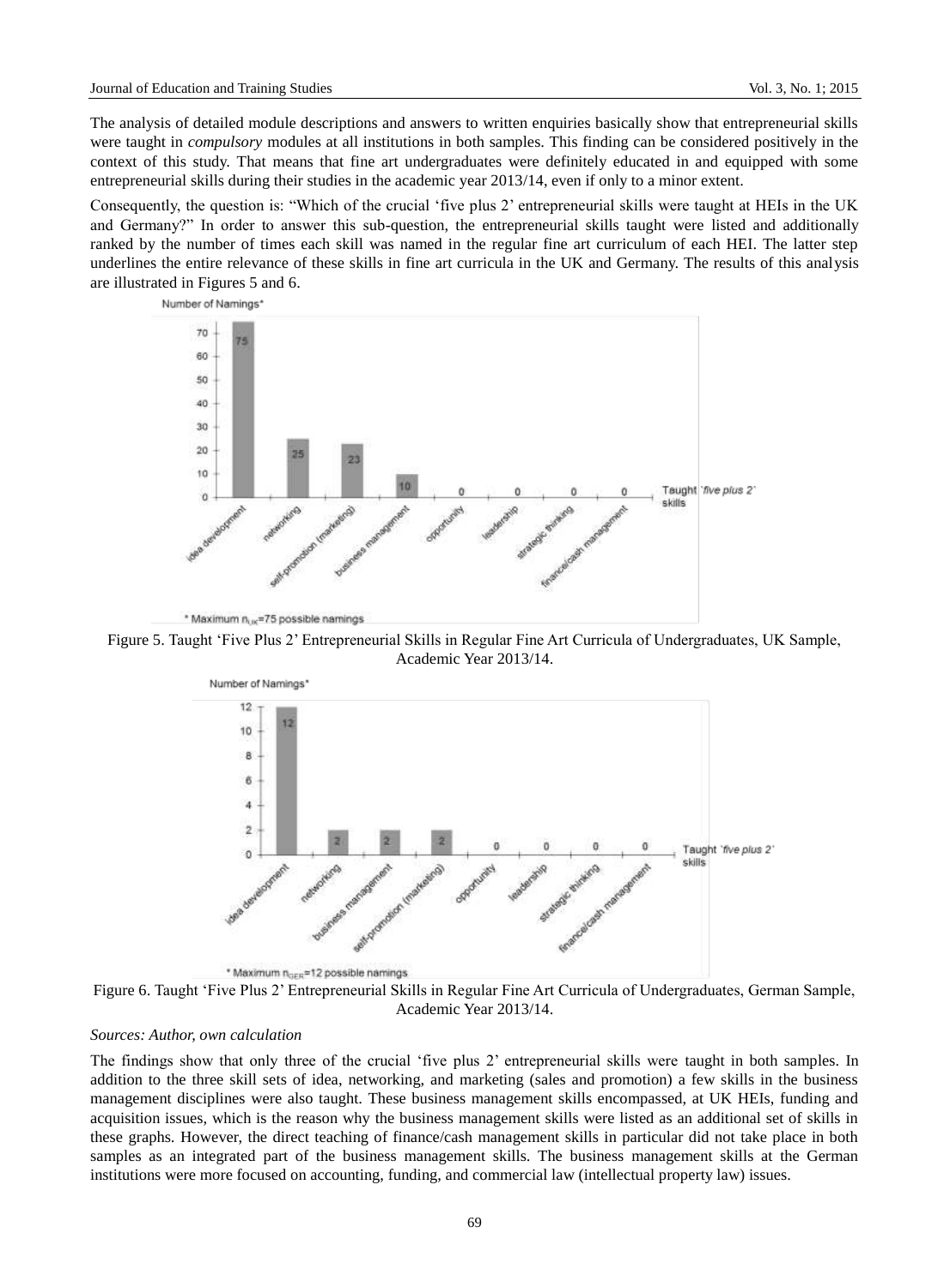The skill with the highest relevance in fine art curricula in both sample groups was the development of an art idea, named by each of the HEIs in both samples. The reasons for the highest-ranking position are obvious. Firstly, fine art education is based on creativity. More than in any other profession, the students need to develop ideas and an art approach for the creation of professional output, namely the individual art portfolio. Secondly, the art approach and idea are considered by the HEIs, alongside artistic talent, as the absolute prerequisite for developing and maintaining an artistic personality with which a successful position in the art market among practicing artists can be established. A successful positioning, in turn, helps to increase the degree of awareness and raise the artist's profile among peer artists, gallerists, art dealers, journalists, critics, and finally by art investors. A successful positioning is therefore needed in order to distinguish oneself from other artists. However, some crucial 'five plus 2' entrepreneurial skills, such as opportunity skills, strategic thinking, leadership, and cash management skills were totally out of consideration at the investigated HEIs of both samples. Instead, the institutions defined their educational focus on employability and subject-specific professional skills.

## *3.2 In-House Extra-Curricular Offerings and Post-Graduate Programmes*

The study further investigates whether entrepreneurial and business-related in-house extra-curricular courses were provided, which could help to develop the 'five plus 2' skills. The focus of the investigation is therefore only on in-house offerings because this study will investigate if fine art undergraduates will be equipped with the crucial skills during their fine art studies at HEIs.

The analysis of the sample groups brings the following results to light:

Forty-one out of the 75 HEIs in the UK (54.67%) and four out of twelve HEIs in Germany offered entrepreneurial and business-related extra-curricular courses, available for HEI's students and graduates of all departments and subjects;

These courses were organised and managed centrally either by the HEIs' enterprise and business development teams (incubation services/business school; 36 out of 41 in the UK and 2 out of 4 in Germany) or by the career service departments (5 out of 41 in the UK and 2 out of 4 in Germany). The art departments or faculties have not been involved in the organisation of those courses.

Explicit courses in entrepreneurship were mainly focused on business venturing, business planning, and venture capital acquisition;

(Fine) Artists do not normally attend those extra courses;

Entrepreneurial and business-related extra-curricular courses with a special focus on (fine) artists as target group were not offered;

The most commonly offered course duration was one day (66% in the UK and 75% at German HEIs).

The one-day courses were mostly free for students and graduates, while courses with durations between three and five days normally had a fee.

Business-related courses were normally organised as workshops and seminars on a broad range of topics such as finance and funding, (online) marketing, intellectual property law, business management, project management in the creative industries, customer acquisition, managing creativity, business plan writing, self-promotion and concept presentations etc.

The vast majority of UK HEIs offered *indicatively* more than ten of those extra-curricular courses in the academic year 2013/14. In Germany, two out of the four universities with extra-curricular offerings provided more than ten courses in the academic year 2013/14.

Although these findings show evidence that fine art undergraduates have (theoretically) attractive opportunities to attend workshops and seminars with entrepreneurial and business-related topics for free, it is not really surprising that these students do not normally attend them. There is reasonable doubt if art students' needs can be adequately addressed by these courses. Three facts need to be considered: Firstly, the fact that these course offerings will simply not be promoted by art faculties or the teaching staff. Secondly, fine art students may have huge difficulties in understanding the business and entrepreneurship language, including the business vocabulary and thinking which will be used in those workshops by the training staff, if they are not already familiar with these subject-specific terms and meanings. As the findings show, entrepreneurial and business-related extra-curricular courses are mostly organised and managed by the in-house enterprise and business development teams, which includes lecturers and graduates in the fields of business administration, entrepreneurship and technology/engineering who are working and studying at the universities' business schools or incubations services. These people normally have a deep understanding of business management-related complex topics and usually use a specialised vocabulary regarding business management thinking as well as case studies from non-art industries to transfer knowledge to the audience. This mixture may result in an incomprehensible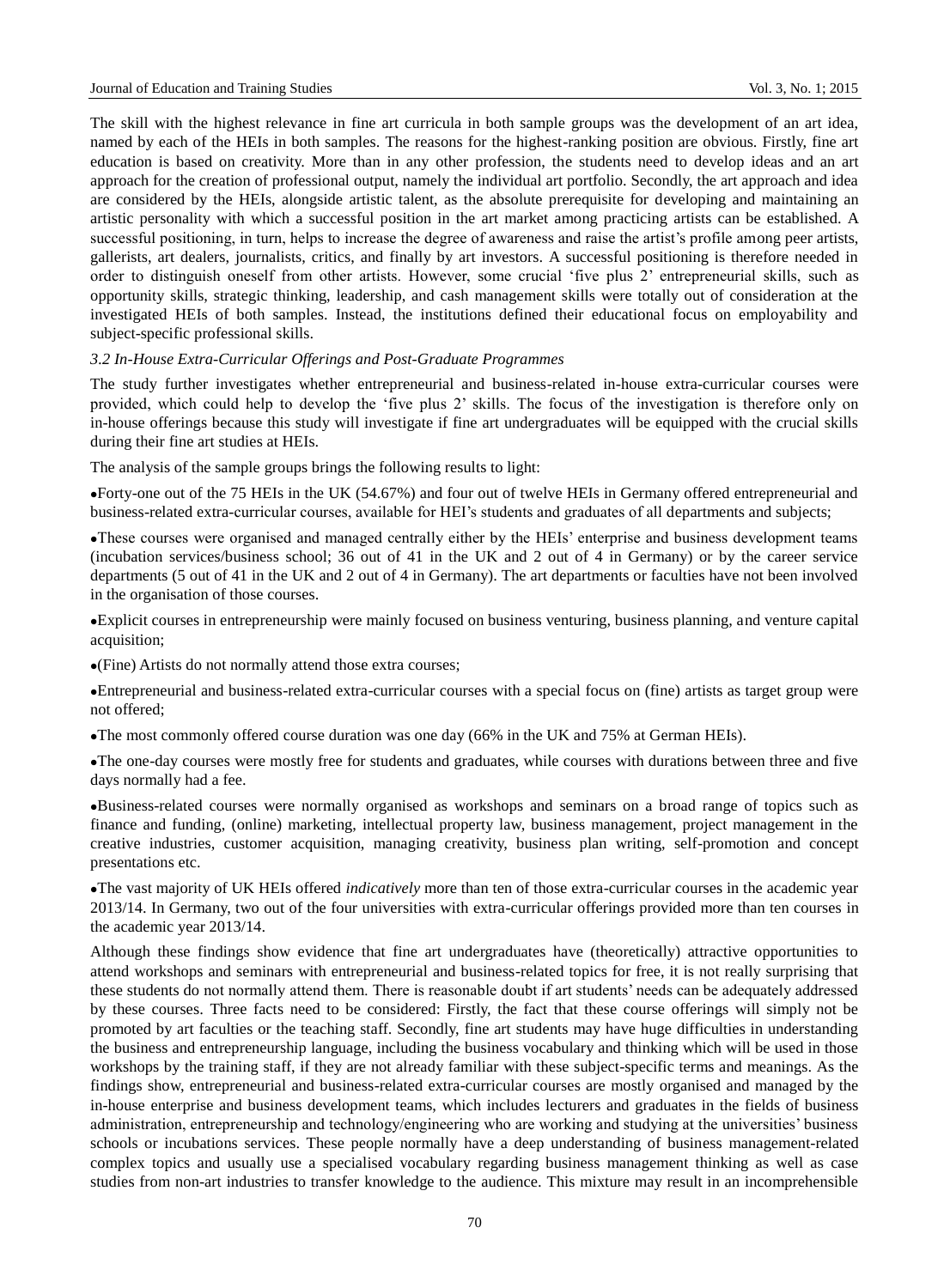language for fine artists and challenge the transfer of the presented content into their own professional life. Thirdly, the findings also show a main teaching focus on business venturing, business planning, and venture capital funding. In terms of content, these topics are irrelevant for fine art students' success in the arts.

Besides extra-curricular offerings, a master's degree in Arts Management and Arts Entrepreneurship would be another, post-graduate, alternative for developing entrepreneurial skills at HEIs. The analysis of existent post-graduate master's offerings at the HEIs of both samples produces the following three key results for the academic year 2013/14:

Every university and university college in the UK (in total 50 HEIs) and every second institution in Germany (in total 6 HEIs) offered master's degree programmes for fine art graduates.

Three master's programmes at UK HEIs were focused on Entrepreneurship for Creatives, while four programmes had their focus on Arts Management. However, the highest proportion with 86% or in total 43 master's programmes was in Fine Art (also including Art & Design and Contemporary Arts). At German HEIs master's programmes were solely offered in Fine Art (Bildende Kunst).

The offered master's degrees in Entrepreneurship for Creatives and Arts Management were solely taught by the art faculties/departments. A cross-disciplinary master's programme for fine art graduates neither exists in the UK nor at German HEIs.

It is striking – but on the basis of first results not really surprising - that the proportion of offered master's degree programmes with a focus on developing business-related and entrepreneurial knowledge and skills was relatively low. Only seven out of 50 UK universities in the sample created a master's degree programme in art management and entrepreneurship, which will help fine art students to be educated on how to become successfully self-employed. However, the vast majority obviously aim to further improve the subject-specific professional skills.

## *3.3 Work Placements*

Work placements and internships give fine art undergraduates the chance to gain important practical experience of the real working world outside of the HEIs studios. Skills are developed through experiential learning (Levy, 2013; Seelig, 2014). While a placement definitely enhances the students' set of skills it also helps them to find out more about working in that industry. In this way work placements and internships offer a very good chance for gaining a deeper understanding about what it means and what it takes to work and, particularly, to make a living in the arts.

In the context of this study, *compulsory* work placements are of special interest due to two aspects. Firstly, compulsory work placements and internships are a much stronger commitment of HEIs to their students to gain practical experience and develop crucial skills alongside their studio work. Secondly, and more importantly for this study, the time and length of compulsory work placements are clearly regulated by the curriculum. This fact will ease the analysis and comparison of KPIs considerably. Optional work placements are, as the term "option" implies, an opportunity to gain practical experience. Some students may work permanently alongside their studies, and some use this opportunity regularly during their study breaks, while others only work once, and still others do not take advantage of this working opportunity at all. Due to this uncertainty, optional work placements are difficult to capture, especially in the context of this study as KPI. However, the provision of optional work placements in the regular fine art curricula will be taken into account for information purposes.

The analysis of course material and written enquiries produces the following key results that are summarised in Table 3:

Work placements are an essential element of the regular fine art curricula of undergraduates in the UK and Germany.

The vast majority (71% or 53 out of 75 HEIs) of work placements were an *optional* part of the regular curriculum in the UK, while 16% (in total 12 HEIs) of UK HEIs integrated this practical experience as a *compulsory* part. Almost every tenth regular fine art curriculum neither integrated compulsory nor optional work placements (Figure 7).

Every third university in the German sample (in total 4 HEIs) integrated *compulsory* work placements as an essential part of the curriculum, thereof half of the internships last up to six months. The latter institutions established a practical semester into their fine art curricula. Every second German HEI (in total 6 HEIs), however, did not provide any work placements as valuable opportunity of gaining practical experience at all.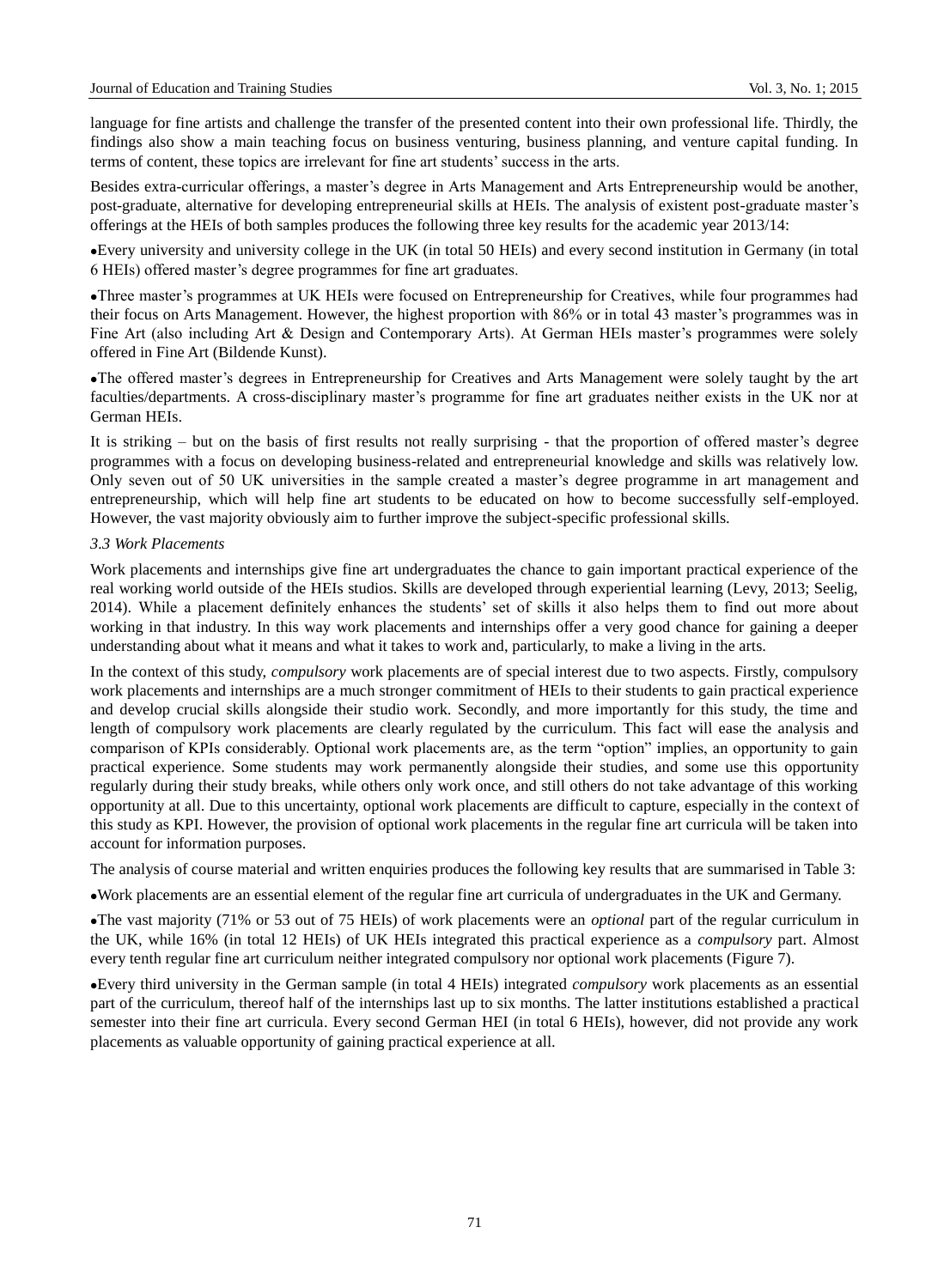Number of HE Institutions with Work Placements / Internships



Figure 7. Work Placements / Internships, Regular Fine Art Curricula, UK and Germany,

Academic Year 2013/14.

#### *Source: Author, own calculation*

The length of time spent in a compulsory work placement varies between two to twelve weeks, only once for the duration of the fine art course, and quite often depends on the art sector and individual employer. Some work placements, particularly the optional ones, are required to be undertaken during holidays. These placements can, therefore, last between one and three months. This relatively long period is also expected in the context of internships, which are a compulsory part of art education at two German institutions (Figure 8).



Figure 8. The Length of Compulsory Work Placements / Internships, Regular Fine Art Curricula, UK and Germany, Academic Year 2013/14

## *Source: Author, own calculation*

As far as the analysis shows, the maximum length of compulsory work placements in both samples were identical with up to twelve weeks or three months. The minimum period of one week occurred only one time in a fine art curriculum in the UK. With three times each, the most frequently recorded lengths of compulsory work placements in the UK sample were two weeks and seven to eight weeks. At German art universities lengths of three and twelve weeks each were mentioned.

The length of work placements can additionally be illustrated as a Key Performance Indicator. The KPI "Compulsory Work Experience" can be calculated as ratio between the number of weeks of a compulsory work placement or internship to the total number of course weeks (fine art course duration). As a result, the KPI shows the proportion as a percentage of compulsory work placements on the total length of the course. In accordance with the academic year structure, an academic year is calculated as 30 weeks without vacations (InternationalStaff, 2013, The University of Edinburgh, 2013; University College London, 2013). Considering this, Table 3 provides an overview of the key findings.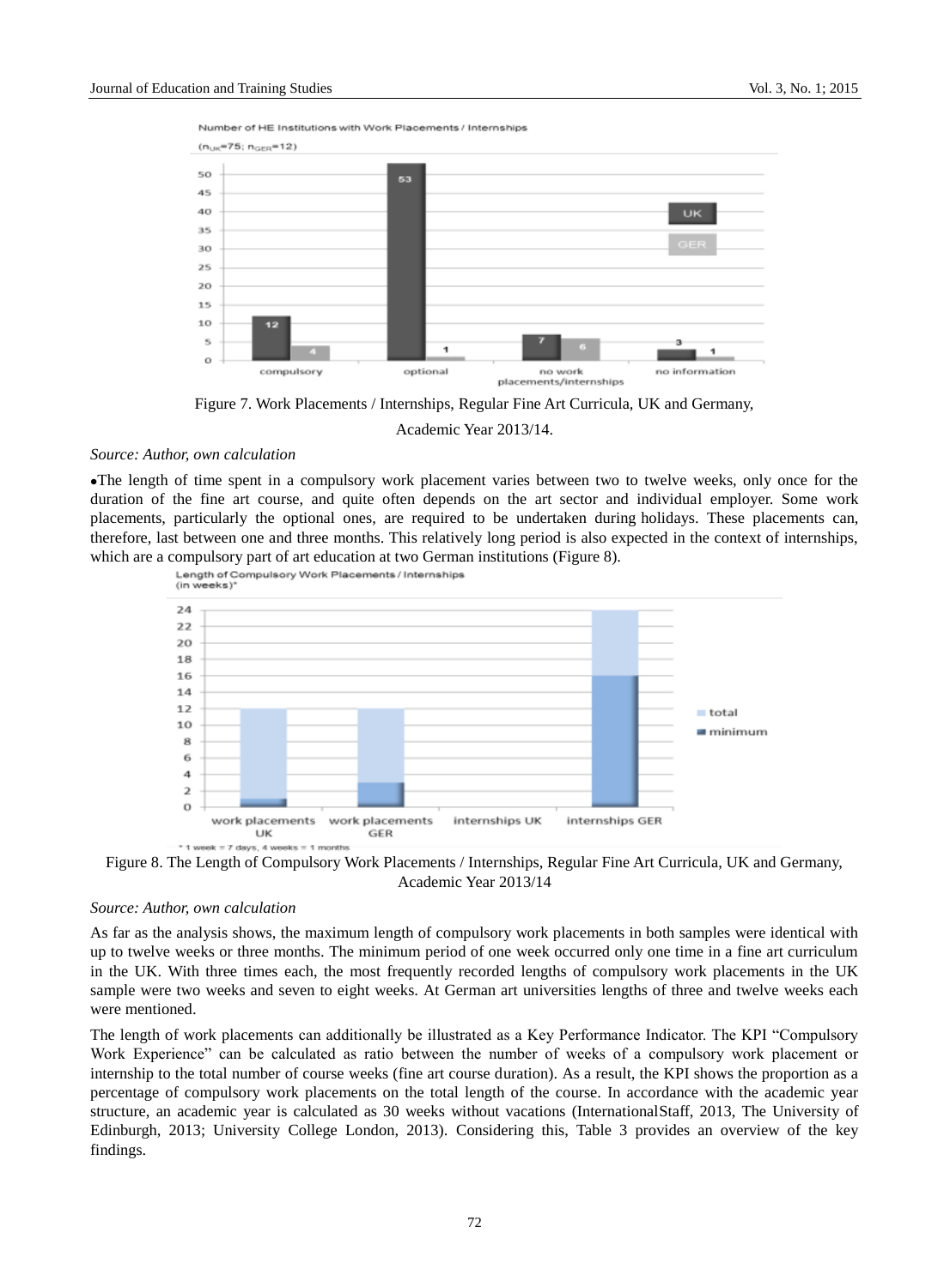Table 3. Key Performance Indicator "Compulsory Work Experience", Regular Fine Art Curricula, UK and Germany, Academic Year 2013/14.

|                                                                                     | UK    | <b>Germany</b> |
|-------------------------------------------------------------------------------------|-------|----------------|
| Number of HEIs (sample)                                                             | 75    | 12             |
| Number of HEIs with compulsory work placements in regular fine art<br>curriculum    | 12    | $\overline{4}$ |
| (in %)                                                                              | 16.00 | 33.33          |
| thereof <b>Universities</b>                                                         | 9     | 4              |
| thereof University Colleges                                                         | 3     |                |
| thereof Further & Higher Education Colleges                                         |       |                |
| <b>KPI</b> "Compulsory Work Experience" <sup>*</sup> )<br>(in % of course duration) |       |                |
| Mean                                                                                | 7.14  | 11.00          |
| Min                                                                                 | 2.00  | 3.00           |
| Max                                                                                 | 13.00 | 17.00          |
| <b>Standard Deviation</b>                                                           | 3.64  | 5.24           |

\*) 1 week = 7 days, 4 weeks = 1 month, 1 academic year = 30 weeks

*Source: Author, own calculation*

Although the sample size is small and not representative, the KPI shows a trend that the proportion of *compulsory* work placements on the regular fine art curricula was on average slightly higher at German institutions with fine art studies (11%) than at those in the UK (7.14%). This result depends enormously on preferred internships in German curricula that last up to six months and were an important part in fine art education at German universities.

Considering the results of this study, there are some reasonable concerns whether fine art undergraduates will really be able to develop entrepreneurial skills during their *compulsory* work placements:

Firstly, the proportion of HEIs that integrated compulsory work placements into their regular fine art curriculum is relatively low.

In addition, particularly the usual 'short term' placements of two to three weeks may reasonably be considered too short of a time to gain the crucial 'five plus 2' entrepreneurial skills. This is especially true for first time placements, where student and employer/individual artist do not know each other or well. Usually, first time "placed" students need to watch the employer/individual artist at work in order to get familiar with processes and behavior first. Then, after a certain period of acclimatisation, the students will be tasked with greater support services and more independently complex activities. Consequently, the ratio between the period of acclimatisation to the length of placement might become an important factor. The higher the ratio the smaller the chances to gain entrepreneurial skills.

The third point of concern is directly related to the characteristics of crucial entrepreneurial skills. Developing leadership, sales or opportunity and strategic thinking skills normally requires the process of experiential learning through doing. To be honest, it is very unlikely that students, particularly first time 'placed students', will be tasked by the employer or individual artist to sell their art work or services or negotiate contracts and purchase agreements for them. At best, they are allowed to join those occasions.

There might be further points of concern. Work placements only show some small aspects of an artist's real life. The part of handling with entrepreneurial challenges can only be demonstrated by those people that deal with them on a regular basis. Therefore, it is reasonable to presume that the best training environment for fine art students, who wish to pursue a career as self-employed practicing artist, is given by successful, self-employed practicing fine artists themselves. Students could best learn how to 'move and behave' in the real art world. These established artists could act like a mentor or coach. Their valuable experience would be a treasure for any prospective fine artist. In addition, successful artists have normally established a wide-ranging personal network to personalities in- and outside the art industry as well as to investors, and collectors, with whom further success is much easier to achieve. Due to these facts, it is recommended that fine art students, who play with the idea of becoming self-employed art entrepreneurs, should primarily look for placements with successful fine artists or even successful galleries as a 'second best' solution. However, the biggest challenges at this point will be their availability and access for work placements. Applying for a work placement can be as competitive as applying for a permanent job with many organisations and individuals now holding formal interview and/or assessment centre days. So, the difficulty in securing a work placement is a pressing problem.

This recommendation leads to the next KPI. If successful fine artists will not be available for several weeks long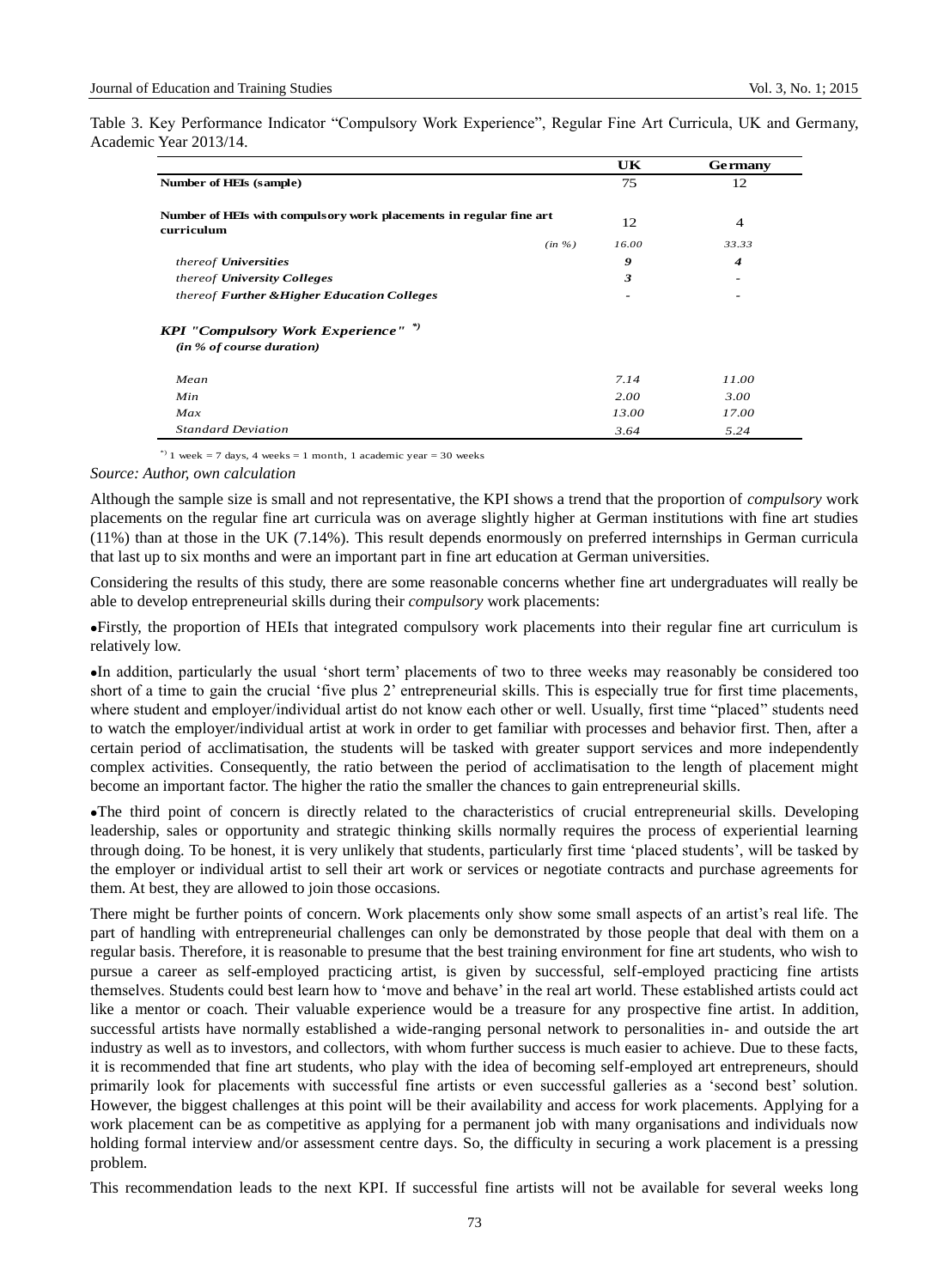placements then it could be possible to integrate them as guest lecturers, and, ideally, as mentors into the regular fine art curriculum.

## *3.4 Mentoring and Guest Lecturer Programmes*

Inviting practicing and well-established artists as guest lecturers into the classroom can be an invaluable part of fine art students' (entrepreneurial) education. Guest lecturers offer a great opportunity for fine art students to learn other viewpoints within this discipline, to enhance their engagement and enthusiasm in entrepreneurial thinking, to hear about current research and practical applications, and to build a network with professionals.

Mentoring, defined as a process of improving individual knowledge, work efficiency, and, particularly, the way of thinking, is widely acknowledged in entrepreneurship and business incubation as key success factor of professional and, therefore, entrepreneurial development (NBIA, 2010).

Considering this, the key findings of the analysis of course documents and answers to the written enquiries in relation to both programmes can be summarised as follows:

The majority of HEIs in both samples (65 HEIs in the UK and 10 HEIs in Germany) provided 'guest lecturer' programmes.

The mean number of guest lectures in the academic year 2013/14 was 18 at UK HEIs. Calculating the academic year with 30 weeks, this figure means one regular guest lecture takes place more than every second week on average. At German institutions the mean was ten visits of guest lecturers per academic year, which means one guest lecture takes place every third week on average.

Twenty-four HEIs in the UK sample provided guest lectures every week on average, while the maximum frequency at German institutions was 15 visits per academic year, respectively, on average one visit every second week.

Twenty-four of the investigated HEIs in the UK integrated a mentoring programme into their regular fine art curricula, while this programme was not provided at German institutions at all. On average, between three and four artists worked as mentors on those programmes, mostly organised as a one-year residency programme.

The integration of graduates (alumni) as mentors into the regular fine art curriculum was possible at 34 institutions or 45% of all HEIs in the UK. In Germany, none of the investigated institutions integrated alumni-mentors into their fine art curriculum; one institution was, however, in preparation for that.

The findings show evidence that guest lectures were widely integrated into the fine art education process at HEIs in both countries, while mentoring programmes, unfortunately, were established as an important element in the teaching and learning processes at only a few HEIs in the UK. Particularly at German institutions, the importance of mentors, even alumni mentors, was not considered as educational element at all.

#### **4. Limitations and Conclusions**

#### *4.1 Limitations*

The variance of research methods for this study arises as the result of strongly varying opportunities to get access to the subject of investigation. For the sake of better triangulating the findings from Internet research, literature review/secondary data, and written enquiries additional survey methods, for example, questionnaire surveys among members of the teaching staff and fine art undergraduates as well as interviews with graduated fine artists and experts in the fields of entrepreneurship and arts should be applied.

Furthermore, the selected cross-sectional approach was more a result of time restrictions than of scientific conviction. This approach only offers a snapshot of a single moment in time and will not consider the development of fine art curricula and fine art students' entrepreneurial skill set before and after the research period of the 2013/14 academic year. Therefore, it is and will remain unknown if changes in the regular fine art curricula towards more entrepreneurship and market orientation had a positive effect on fine art graduates' later entrepreneurial success. The cross-sectional approach cannot recognise cause-and-effect relationships. In contrast, the benefit of a longitudinal study is that those developments and changes in the skill set of fine art graduates as well as relationships between variables such as the aforementioned educational KPIs can be detected over time.

However, due to their quantitative nature, KPIs normally lack the consideration of qualitative issues. They break down substantial data to comparative figures without any focus on qualitative aspects. For example, the length of compulsory work placements can "only" address a quantitative dimension. It shows how long or to what extent students will be able to work in an organisational environment to gain practical experience. However, this KPI cannot explain if a work placement will actually be adequate to gain specific entrepreneurial skills and practical experience. It cannot provide information about the educational quality and what skills will be developed because this would prerequisite the exact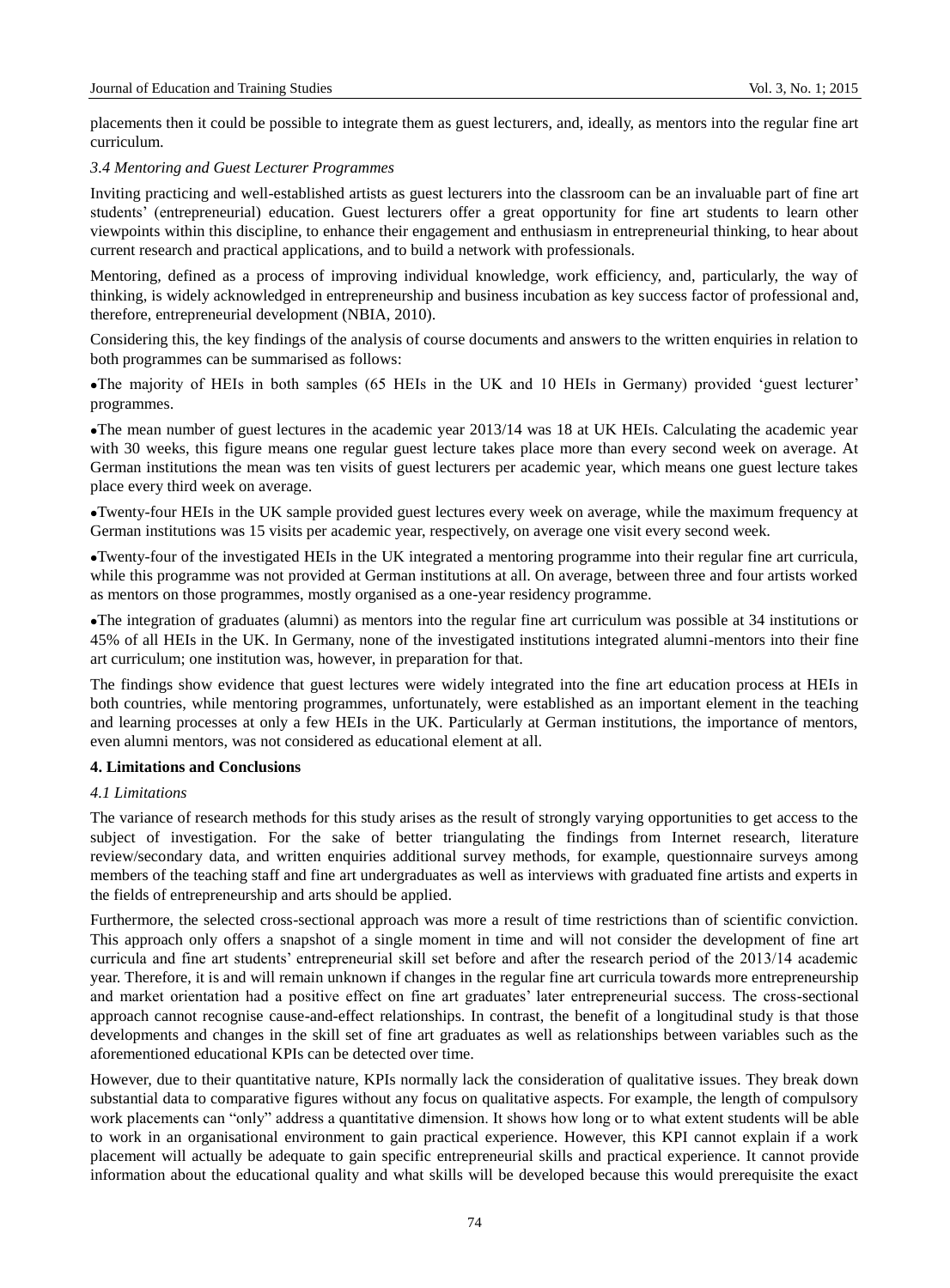knowledge about the tasks and challenges a "placed" student will meet. In this context, it is therefore reasonable to link the quantitative dimension of KPIs with the qualitative dimension by using strategic management tools such as the Balanced Scorecard (BSC).

## *4.2 Conclusions*

The analyses of regular fine art curricula for undergraduates, entrepreneurial and business-related in-house extra-curricular training offerings, and post-graduate programmes at HEIs in the UK and Germany were conducted with the help of various KPIs. Clear evidence is shown that fine art students will not be sufficiently prepared for their most chosen career path of self-employment, neither at UK nor at German HEIs due to several serious reasons: Firstly, some of the crucial 'five plus 2' entrepreneurial skills, needed to develop, establish, and run a commercial art concept or business, such as strategic thinking (planning) skills, skills to recognize and realize opportunities, leadership skills, and finance/cash management skills are completely missing in the regular fine art curricula. Secondly, those 'five plus 2' entrepreneurial skills that are integrated in the curriculum, namely the idea development skills, networking skills, and self-promoting skills were only taught to a very small extent. The average proportions of these entrepreneurial skills on the total workload of the fine art curricula were only 5% at UK (or 9 ECTS credit points) and less than 2% at German institutions (or 3.5 ECTS credit points). In terms of working hours these proportions mean that a fine art undergraduate at an UK HEIs is required to develop these entrepreneurial skills in 180 of in total 3,600 working hours on average, while a fine art student at a German institution would only have 105 working hours time for developing the same three skills. It should be obvious that these time periods are insufficient, particularly when considering the fact that these skills are sets of skills, including other skills. In this short period of time an average fine art student will hardly be able to develop the skills to create a unique and distinguishing art idea, acquire gallerists or consumers and audiences as 'interested followers' or networking partners, and negotiate purchase prices, delivery or funding conditions in order to make a living in the arts. Instead, fine art students will rather be equipped with professional and employability skills than with entrepreneurial ones.

In addition, findings from the analysis of entrepreneurial extra-curricular offerings show that they are mainly organised and managed by the HEIs' business schools, enterprise centres, or business incubation hubs. This suggests that fine art students will not be addressed adequately. This assumption is reasonable when considering the centres' confirmations that fine artists do not attend to their entrepreneurial courses. Either fine art students simply do not know about these offerings and are not informed by their teaching staff, career centres and HEIs top management, what is still to be investigated, or they do not see the benefits of attending those courses because they might not be recognised as relevant for the entrepreneurial and daily challenges of fine artists due to their traditional focus on business venturing, business planning, and venture capital acquisition. At this point it also needs to be noted that in business courses a vocabulary is likely used that is not appropriate for non-economists. Therefore, specific and bespoken entrepreneurial trainings with an adequate language are mostly needed and recommended for fine artists in order to equip them with the relevant 'five plus 2' skills that are needed to make a living in the arts. Those trainings can be organised at the HEIs either by the art departments, maybe in association with the HEIs business schools or by a university art incubator. Art incubators have a similar purpose to business incubators. They are designed to provide support services, entrepreneurial education, low-cost financing, grants, promotion activities, and mentorship that enable (fine) art students to create their own art business successfully. Art incubators could be organised physically or virtually as an open network of specialised skill providers (Thom, 2011).

#### **References**

Abbing, H. (1999). *Why are Artists Poor? The Exceptional Economy of the Arts*. Amsterdam University Press

- Artists Interaction and Representation (AIR). (2011). *Big Artists Survey 2011 – The results*. Retrieved from https://www.a-n.co.uk/air/big-artists-survey-2011-the-results-1
- Arts Council England. (2011). *Review of the Arts Council's Strategic Framework*. Retrieved from http://www.artscouncil.org.uk
- Bachelor.de. (2014). *ECTS-System*. Retrieved from http://www.bachelor.de/ects-system.htm
- Baines, D., & Kennedy, C. (2010). An Education For Independence. Should entrepreneurial skills be an essential part of the journalist's toolbox? *Journalism Practice, 4*(1), 1-7.
- Bundesverband Bildender Künstlerinnen und Künstler e.V. (BBK). (2011). Die wirtschaftliche und soziale Situation Bildender Künstlerinnen und Künstler. Ergebnisse BBK Umfrage 2011 [*The economic and social situation of fine artists: The results of the BBK survey 2011*] Berlin: Bundesverband Bildender Künstlerinnen und Künstler e.V.
- Beckman, G. D. (ed). (2011). *Disciplining the Arts: Teaching Entrepreneurship in Context*. Lanham: Rowman & Littlefield Education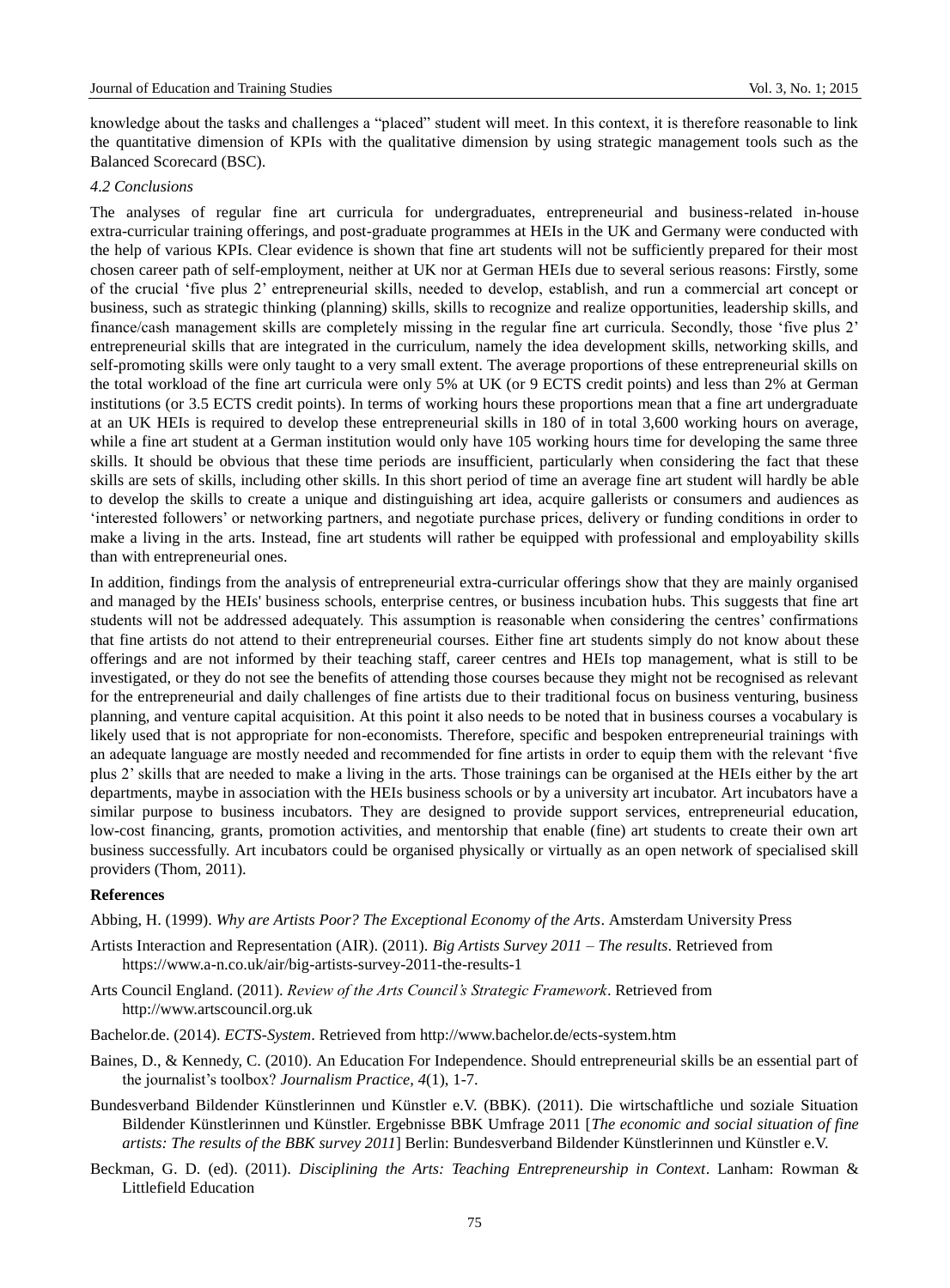- Bauer, C., Viola. K., & Strauss, C. (2011). Management Skills for Artists: 'Learning by Doing'? *International Journal of Cultural Policy, 17*, 626-644. http://dx.doi.org/10.1080/10286632.2010.531716
- Centre for Economics and Business Research Ltd. (CEBR). (2013). *The Contribution of the Arts and Culture to the National Economy. An analysis of the macroeconomic contribution of the arts and culture and of some of their indirect contributions through spillover effects felt in the wider economy*. Retrieved from http://www.artscouncil.org.uk/media/uploads/pdf/CEBR\_economic-report-web-version-0513.pdf
- Cobb, P., Ball, S., & Hogan, F. (eds.). (2011). *The Profitable Artist. A Handbook for all Artists in the Performing, Literary, and Visual Arts*. New York: Allworth Press
- de Monthoux, P. G. (2004). *The Art Firm: Aesthetic Management and Metaphysical Marketing*. Standford: Standford University Press.
- DeTienne, D. R., & Chandler, G. N. (2004). Opportunity Identification and Its Role in the Entrepreneurial Classroom: A Pedagogical Approach and Empirical Test. *Academy of Management Learning and Education*, *3*, 242-257. http://dx.doi.org/10.5465/AMLE.2004.14242103
- de Wolf, P., & Schoorlemmer, H. (eds.). (2007). *Exploring the Significance of Entrepreneurship in Agriculture*. Research Institute of Organic Agriculture.
- Faltin, G. (2001). Creating a Culture of Innovative Entrepreneurship. *Journal of International Business and Economy*, 123-140.
- Faltin, G. (2007). *Erfolgreich gründen: Der Unternehmer als Künstler und Komponist. [Being successful in starting up a business – The entrepreneur as artist and composer]* Berlin: DIHK Deutscher Industrie- und Handelskammertag.
- Faltin, G. (2008). *Kopf schlägt Kapital: Die ganz andere Art, ein Unternehmen zu gründen. Von der Lust, ein Entrepreneur zu sein. [Go with your Head – An unusual way to start a business. About the passion of being an entrepreneur]* - München: Carl Hanser Verlag. http://dx.doi.org/10.3139/9783446418059
- Frank, R. H., & Cook, P. J. (1996). *The Winner-Takes-All Society. Why the few at the top get so much more than the rest of us*. New York: Penguin Books
- Gibb, A. (1998). *Entrepreneurial Core Capacities, Competitiveness and Management Development in the 21st Century*. Research Paper, Durham University Business School, *14*.
- Gibb, A. (2005). *Towards the Entrepreneurial University. Entrepreneurship Education as a Lever for Change*. National Council for Graduate Entrepreneurship Policy paper (NCGE). Retrieved from http://www.ncee.org.uk/publication/towards\_the\_entrepreneurial\_university.pdf
- Hörig, M. (2010). *Credit systems and Learning outcomes in Europe*. Presentation European University Association, 15. April 2010. Retrieved May 16, 2014 from http://www.eua.be/fileadmin/user\_upload/files/newsletter2010/MiH\_ECTS\_LO\_Asem\_berlin\_15042010\_rev.pdf
- International Staff. (2014). *Academic Year*. Retrieved from http://www.internationalstaff.ac.uk/education/academic-year/
- Landwehr, S. (2005). *Know-how-Management bei der Gründung innovativer Unternehmen. [The know-how management of innovative business start-ups]* (Doctoral dissertation). Erlangen: Universität Erlangen-Nürnberg. http://dx.doi.org/10.1007/978-3-322-82052-5
- NBIA National Business Incubation Association. (2010). *Best Practices in Action: Guidelines for Implementing First-Class Business Incubation Programs* (2<sup>nd</sup> ed.). Athens: NBIA Publications.
- Oberschachtsiek, D. (2008). Founders' Experience and Self-employment Duration: The importance of being a 'Jack-of-all-trades'; an analysis based on competing risks. *Institute for Employment Research*, *40*, 1-27.
- Quality Assurance Agency for Higher Education (QAA). (2008). *Higher Education Credit Framework for England: Guidance on Academic Credit Arrangements in Higher Education in England*. Retrieved from http://www.qaa.ac.uk/publications/informationandguidance/documents/creditframework.pdf
- Rudmann, C. (2008). *Entrepreneurial Skills and their Role in Enhancing the Relative Independence of Farmers. Results and Recommendations from the Research Project Developing Entrepreneurial Skills of Farmers*. Research Institute of Organic Agriculture.
- Schumpeter, J. A. (2003). The Theory of Economic Development. In: J.G. Backhaus (Ed.), *Joseph Alois Schumpeter: Entrepreneurship, Style And Vision* (pp.61-116). Boston: Kluwer. http://dx.doi.org/10.1007/0-306-48082-4\_3